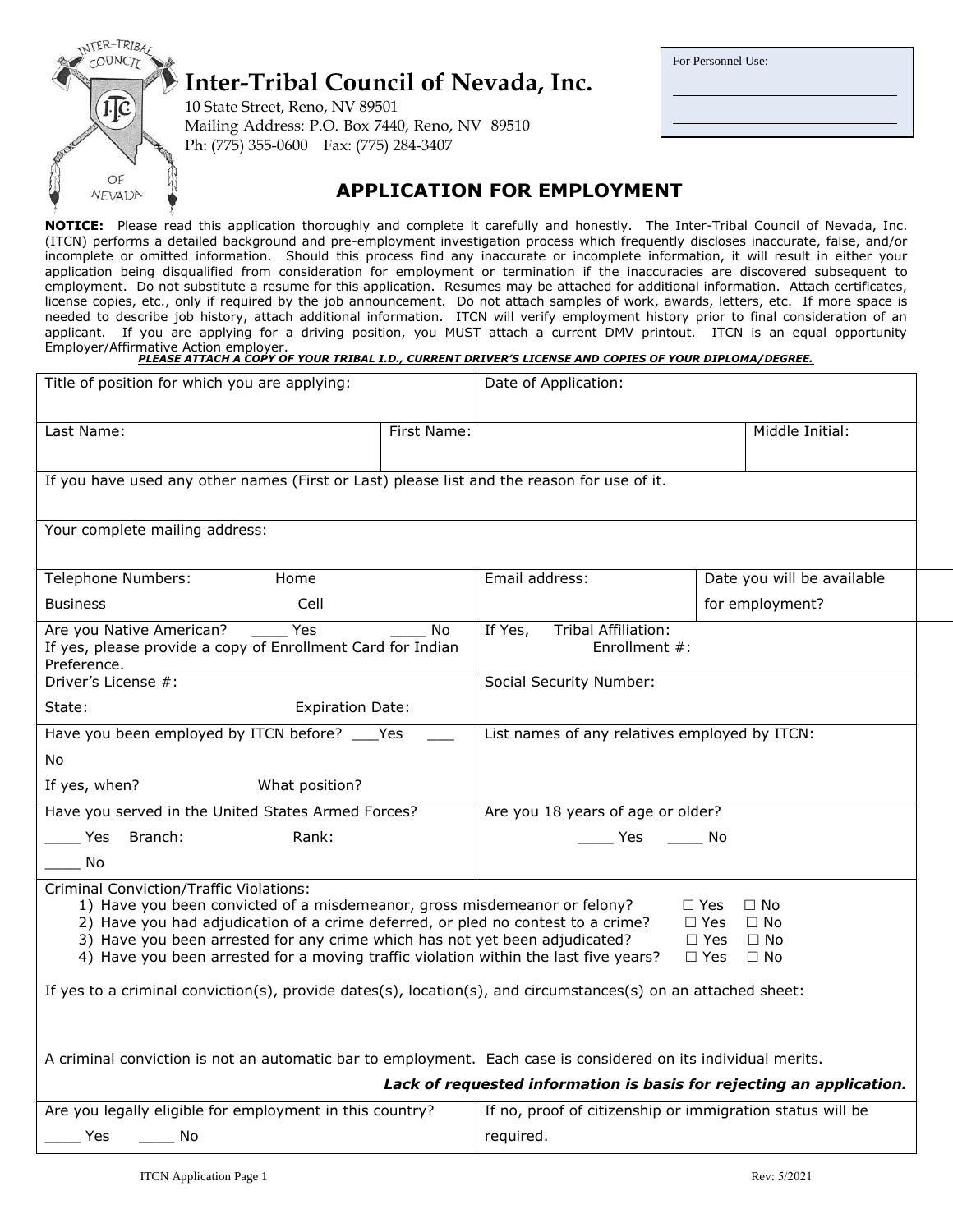| Did you graduate from High School? Yes              | <b>No</b>                                                                                                                                                                                                                                 | If not, do you have a GED?                | Yes<br>No                                                                                                                  |  |
|-----------------------------------------------------|-------------------------------------------------------------------------------------------------------------------------------------------------------------------------------------------------------------------------------------------|-------------------------------------------|----------------------------------------------------------------------------------------------------------------------------|--|
|                                                     | Please attach copy of your diploma.                                                                                                                                                                                                       | Please attach a copy of your certificate. |                                                                                                                            |  |
|                                                     |                                                                                                                                                                                                                                           |                                           |                                                                                                                            |  |
| Name & Address of College or Trade School attended: |                                                                                                                                                                                                                                           | Dates Attended:                           |                                                                                                                            |  |
|                                                     |                                                                                                                                                                                                                                           | From:                                     | To:                                                                                                                        |  |
|                                                     |                                                                                                                                                                                                                                           |                                           | Did you graduate? If yes, type of degree or certificate                                                                    |  |
|                                                     | Please attach a copy of your degree.                                                                                                                                                                                                      | received:                                 |                                                                                                                            |  |
|                                                     |                                                                                                                                                                                                                                           |                                           | Verified: □ Initial                                                                                                        |  |
| Name & Address of College or Trade School attended: |                                                                                                                                                                                                                                           | Dates Attended:                           |                                                                                                                            |  |
|                                                     |                                                                                                                                                                                                                                           | From:                                     | To:                                                                                                                        |  |
|                                                     |                                                                                                                                                                                                                                           |                                           | Did you graduate? If yes, type of degree or certificate                                                                    |  |
| Please attach a copy of your degree.<br>received:   |                                                                                                                                                                                                                                           |                                           |                                                                                                                            |  |
|                                                     |                                                                                                                                                                                                                                           |                                           | Verified: $\Box$ Initial                                                                                                   |  |
|                                                     |                                                                                                                                                                                                                                           | <b>WORK EXPERIENCE</b>                    |                                                                                                                            |  |
| protected status.                                   | Beginning with your most recent job, list jobs and any period of unemployment, relevant volunteer work or military<br>You may exclude organizations which may indicate race, color, religion, gender, national origin, handicap, or other |                                           | service for the past 10 years. Include jobs you held more than 10 years that relate to the job for which you are applying. |  |
|                                                     | <b>IMPORTANT:</b> All Information must be completed in full.                                                                                                                                                                              |                                           |                                                                                                                            |  |
| <b>Employer Name</b>                                |                                                                                                                                                                                                                                           | Your Job Title:                           |                                                                                                                            |  |
|                                                     |                                                                                                                                                                                                                                           |                                           |                                                                                                                            |  |
| <b>Employer Address</b><br>Job Duties:              |                                                                                                                                                                                                                                           |                                           |                                                                                                                            |  |
|                                                     |                                                                                                                                                                                                                                           |                                           |                                                                                                                            |  |
| <b>Employer Phone</b>                               | Rate of Pay                                                                                                                                                                                                                               |                                           |                                                                                                                            |  |
|                                                     |                                                                                                                                                                                                                                           |                                           |                                                                                                                            |  |
| ength of Employment                                 |                                                                                                                                                                                                                                           |                                           |                                                                                                                            |  |

| Lilipioyel Ivalile         |             | <b>TOUT JOD TILIE.</b>                                               |
|----------------------------|-------------|----------------------------------------------------------------------|
| Employer Address           |             | Job Duties:                                                          |
| Employer Phone             | Rate of Pay |                                                                      |
| Length of Employment       |             |                                                                      |
| From:                      | To:         |                                                                      |
| Supervisor's Name & Title: |             |                                                                      |
| Reason for Leaving:        |             | May we contact this employer? _____ Yes<br>No<br>Verified: [ Initial |
| <b>Employer Name</b>       |             | Your Job Title:                                                      |
| Employer Address           |             | Job Duties:                                                          |
| <b>Employer Phone</b>      |             |                                                                      |
| Length of Employment       |             |                                                                      |
| From:                      | To:         |                                                                      |
| Supervisor's Name & Title: |             |                                                                      |
| Reason for Leaving:        |             | May we contact this employer? _____ Yes<br>No                        |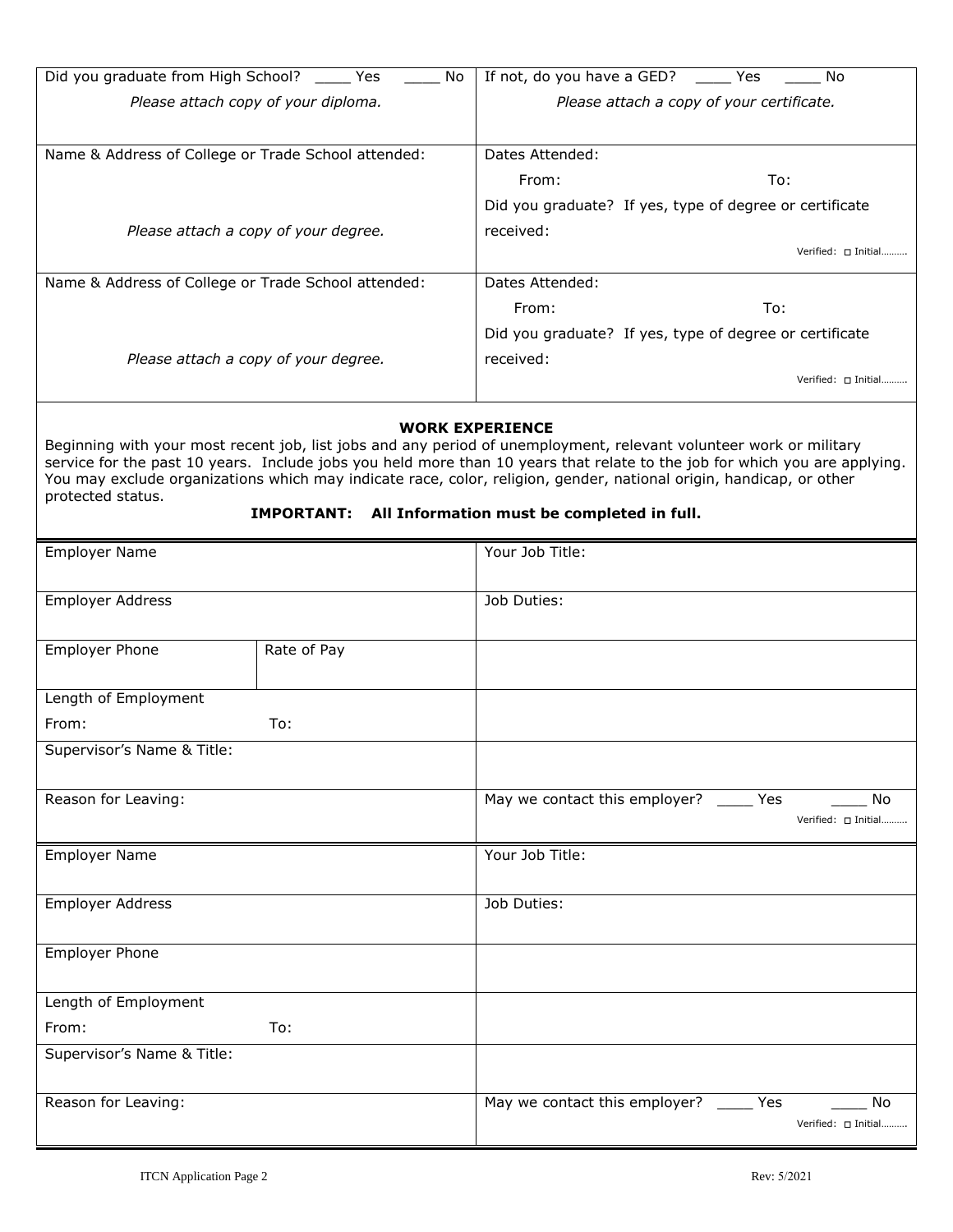| <b>Employer Name</b>                                                                                                  | Your Job Title:                                                                                                              |
|-----------------------------------------------------------------------------------------------------------------------|------------------------------------------------------------------------------------------------------------------------------|
| <b>Employer Address</b>                                                                                               | Job Duties:                                                                                                                  |
| <b>Employer Phone</b>                                                                                                 |                                                                                                                              |
| Length of Employment                                                                                                  |                                                                                                                              |
| To:<br>From:                                                                                                          |                                                                                                                              |
| Supervisor's Name & Title:                                                                                            |                                                                                                                              |
| Reason for Leaving:                                                                                                   | May we contact this employer? _____ Yes<br>No<br>Verified: [ Initial                                                         |
| <b>Employer Name</b>                                                                                                  | Your Job Title:                                                                                                              |
| <b>Employer Address</b>                                                                                               | Job Duties:                                                                                                                  |
| <b>Employer Phone</b>                                                                                                 |                                                                                                                              |
| Length of Employment                                                                                                  |                                                                                                                              |
| To:<br>From:                                                                                                          |                                                                                                                              |
| Supervisor's Name & Title:                                                                                            |                                                                                                                              |
| Reason for Leaving:                                                                                                   | May we contact this employer? _____ Yes<br>No<br>Verified: [ Initial                                                         |
| <b>Employer Name</b>                                                                                                  | Your Job Title:                                                                                                              |
| <b>Employer Address</b>                                                                                               | Job Duties:                                                                                                                  |
| <b>Employer Phone</b>                                                                                                 |                                                                                                                              |
| Length of Employment                                                                                                  |                                                                                                                              |
| To:<br>From:                                                                                                          |                                                                                                                              |
| Supervisor's Name & Title:                                                                                            |                                                                                                                              |
| Reason for Leaving:                                                                                                   | May we contact this employer? _____ Yes<br>No<br>Verified: $\Box$ Initial                                                    |
| Please list the types of office equipment or machines that you know how to operate:                                   |                                                                                                                              |
| provide false or misleading information, I will be subject to termination at any time during my employment with ITCN. | I hereby certify that the information provided is true and correct to the best of my knowledge. I fully understand that if I |
| Signature of Applicant:                                                                                               | Date:                                                                                                                        |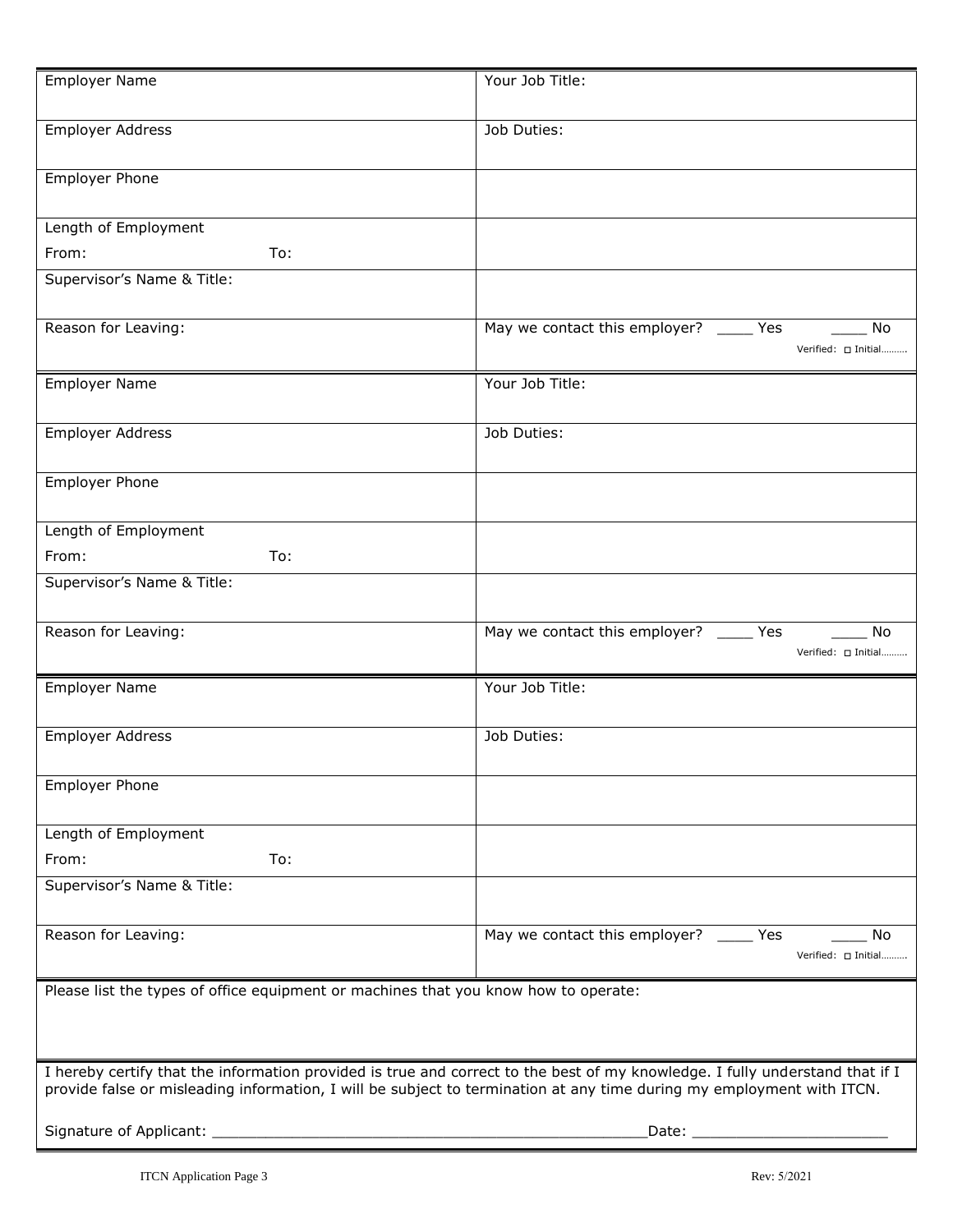# **Inter-Tribal Council of Nevada, Inc.**

## **Applicant's Statement**

I certify that the information I provided are true and completed to the best of my knowledge. I understand that the employer is relying upon all of the representation both written and oral, which I have made during the entire employment process. Therefore, I authorize investigation of all statements contained in this application for an employment decision.

Any applicant wishing to be considered for employment beyond this time period must complete a new application for other openings and inquire as to whether or not applications are being accepted at that time for those position(s).

I understand that a pre-employment drug testing may be required as a condition of employment. If employed, I agree to conform and abide by the rules and regulations of Inter-Tribal Council of Nevada's Drug-Free Workplace Policy.

I further understand and acknowledge that unless otherwise defined by applicable law, any employment relationship with ITCN is of an "At-Will" nature, and is and will always be one of voluntary employment. The employee is free to resign at any time, with or without notice, for any reason or no reason. Similarly, ITCN is free to conclude any employment relationship at any time as it believes it is in ITCN's best interest to do so with or without notice, for any reason or no reason. It is further understood that this "At-Will" employment relationship may not be changed by any written document or by conduct unless such change is specifically acknowledged in writing by the Executive Board of the Inter-Tribal Council of Nevada.

I understand that neither this document nor any offer of employment from the employer constitutes an employment contract unless the employer and employee in writing execute a specific document to that effect.

It is further understood that all statements made by me in connection with this application for employment will be checked by ITCN and in the event of an offer of employment, that false statements, misleading information, or omissions given in my application or interview may result in immediate dismissal.

#### **Certification**

I hereby certify that I have read and acknowledge the information contained above and agree to abide by all policies and procedures of the Inter-Tribal Council of Nevada.

| Employee Name:             | Date: |
|----------------------------|-------|
| (Please spell out legibly) |       |
|                            |       |
| Employee Signature:        | Date: |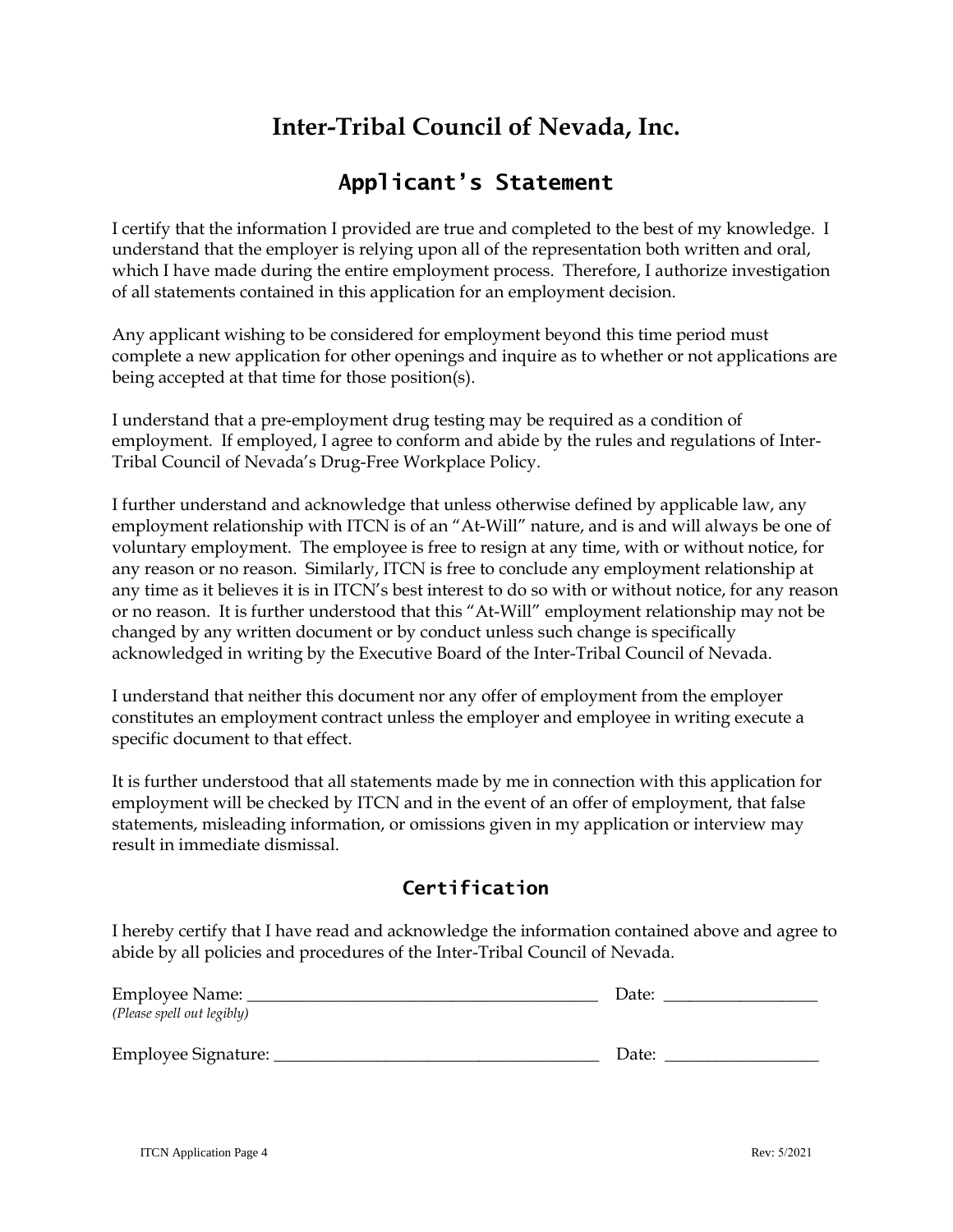## Inter-Tribal Council of Nevada, Inc.

10 State Street, Reno, NV 89501 Mailing Address: P.O. Box 7440, Reno, NV 89510 Ph: (775) 355-0600 Fax: (775) 284-3407

#### **Authorization to Release Information**

I hereby authorize the Inter-Tribal Council of Nevada, Inc. to conduct an investigation into my personal background for the purpose of evaluating my qualification for employment, promotion, reassignment or retention as an employee. I acknowledge and agree that ITCN may conduct all or part of such investigation. I also acknowledge and agree that ITCN may obtain information pursuant to such investigation through personal interview with acquaintances, business associates and other persons who may have knowledge as to my personal and professional background. I further acknowledge and agree that inquiry into my character, personal characteristics, credit, employment history and public record information (e.g. record of civil judgment, convictions, motor vehicle violations, tax liens, or bankruptcy information) as well as diplomas, degrees, licenses and transcripts may be relevant to ITCN evaluation of my qualifications and that such inquiry will be made pursuant to such investigation to release and disclose it to ITCN. I hereby release ITCN and any authorized person providing information in connection therewith from any and all liability which may arise in connection with the above described background investigation. In authorizing such investigation, I hereby voluntarily provide the following supplemental data to insure that any records located which may refer to a person with a name identical or similar to mine are properly determined as referring to, or not to me. I understand that I am not required to provide supplemental data and if I do so it will be used only in connection with the investigation authorized herewith.

I have been advised and I understand that I have the right to make a written request within thirty (30) days from the hereof to receive information concerning the nature and scope of the above described background investigation. The foregoing is in accordance with my understanding and agreement and my signature on the Authorization to Release Information confirms my acceptance thereof. Copies of the Authorization to Release Information that show my signature are as valid as the original Authorization to Release Information signed by me. Before signing, I have had an opportunity to review this document with anyone of my choosing, including an attorney.

|                            | Date: |
|----------------------------|-------|
| (Please spell out legibly) |       |
|                            | Date: |
|                            |       |
|                            | Date  |